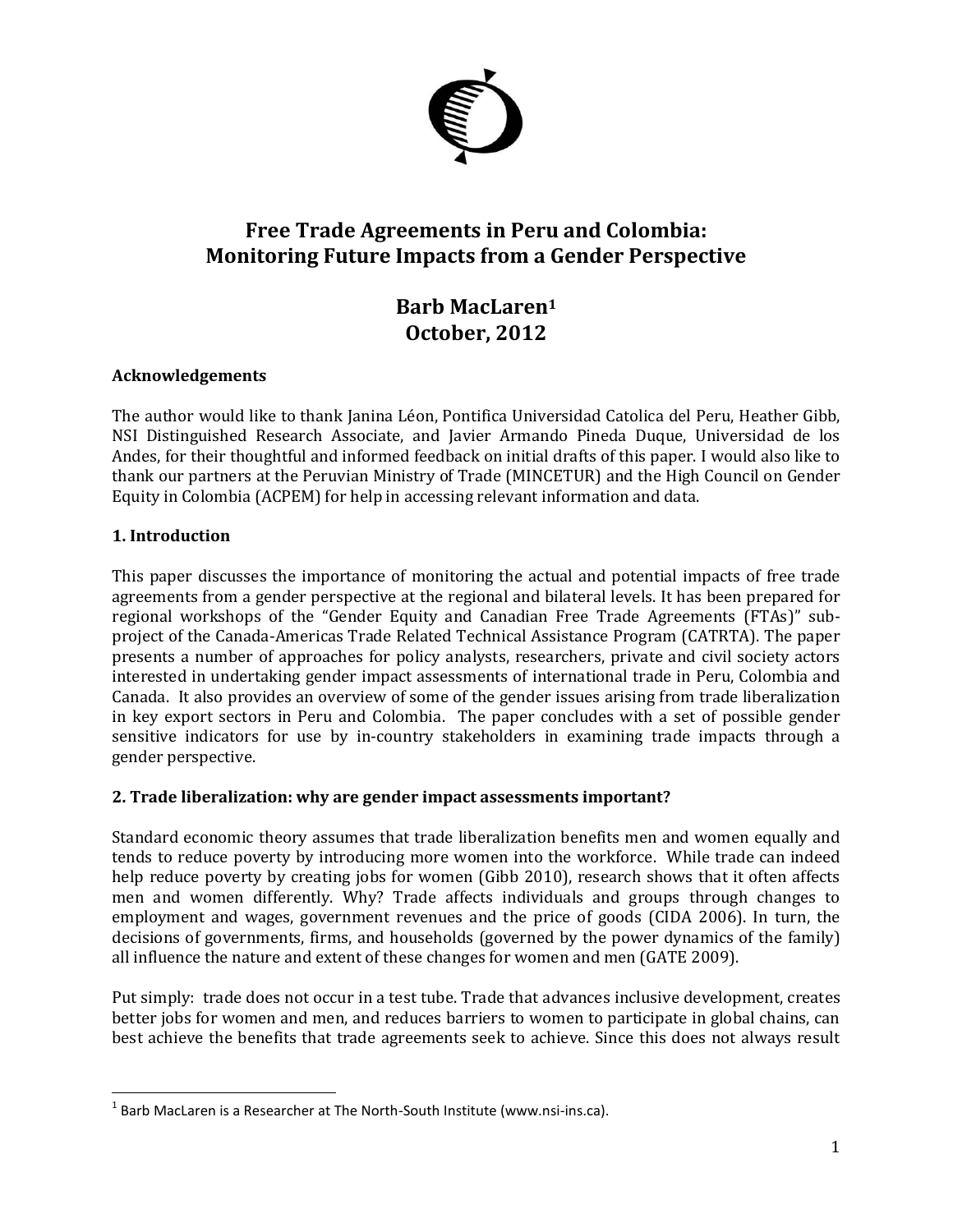from trade liberalization, however, gender impact assessments can help identify the intended and unintended impacts on communities.

In addition, governments have longstanding international obligations to promote women's economic rights. The ILO's 1979 Convention on the Elimination of All Forms of Discrimination Against Women (CEDAW), for example, holds that all countries have obligations to respect and fulfill various economic rights of women and to ensure non-discrimination between men and women. <sup>2</sup> In 1995, UN members agreed to "seek that trade agreements do not have an adverse impact on women's new and traditional economic activities."<sup>3</sup>

By regularly integrating gender impact assessments into trade agendas, government, private sector and civil society actors can contribute to attaining common objectives: policy analysts and trade program managers can improve the ways in which policy is formulated and implemented, thereby increasing effectiveness, transparency and accountability to stakeholders; private actors can better assess their business development strategies as well as labour and corporate social responsibility codes; and civil society actors can help identify issues that might be overlooked by government or private actors – providing an important watchdog role.

Ultimately, however, gender assessments of trade agreements are only valuable in so far as they inform policies and programs that reduce the disparities in men's and women's ability to gain from trade and those that mitigate against possible negative impacts.

#### **3. Types of gender impact assessments and categories of impacts?**

While a rich literature exists examining the economic and labour market impacts of trade liberalization, comparatively less has been published on the gendered impacts of trade. A number of models for analyzing the gender-differentiated effects resulting from an opening in trade, however, have begun emerging over the past few years. These types of assessments can take place before (exante) or after (ex-post) a change in trade policy - such as a free trade agreement - has taken place.

The watershed 2004 United Nations Conference on Trade and Development (UNCTAD) report on gender and trade recommended that gender analyses begin during the negotiation phase of any new free trade agreement, ultimately integrating gender considerations into FTA texts. This is important, in terms of substance, because the analysis can inform provisions to safeguard and promote gender equality (in the core text of the agreement or in side agreements); it is significant in terms of warning of the possible negative impacts on men and women before an agreement is signed; and it is also important procedurally, because institutional mechanisms such as trade commissions,<sup>4</sup> can be used as one avenue for assessing the gender-related impacts of the agreement. Notably, Canada's Free Trade Agreements with Colombia and Peru both include genderrelated provisions relating to cooperation activities (see Box 2). The United States–Central America Free Trade Agreement and the EU–Mexico Global Agreement also imbed gender-related issues in the FTA sections pertaining to capacity development (IANWGE 2012). Still, gender considerations are rarely included in the text of free trade agreements.

 $\frac{2}{3}$  See articles, 11, 13 and 14, among others, of the CEDAW:

http://www.un.org/womenwatch/daw/cedaw/text/econvention.htm#article11

 $3\overline{)}$  See strategic objective F.1 k) of the Bejing Platform for Action (UN Fourth World Conference on Women):

http://www.un.org/womenwatch/daw/beijing/platform/economy.htm#object1

<sup>4&</sup>lt;br>Agendas of the annual trilateral NAFTA commission meetings, for example, regularly included a review of gender issues of concern of the three parties to the agreement (MacLaren, 2007).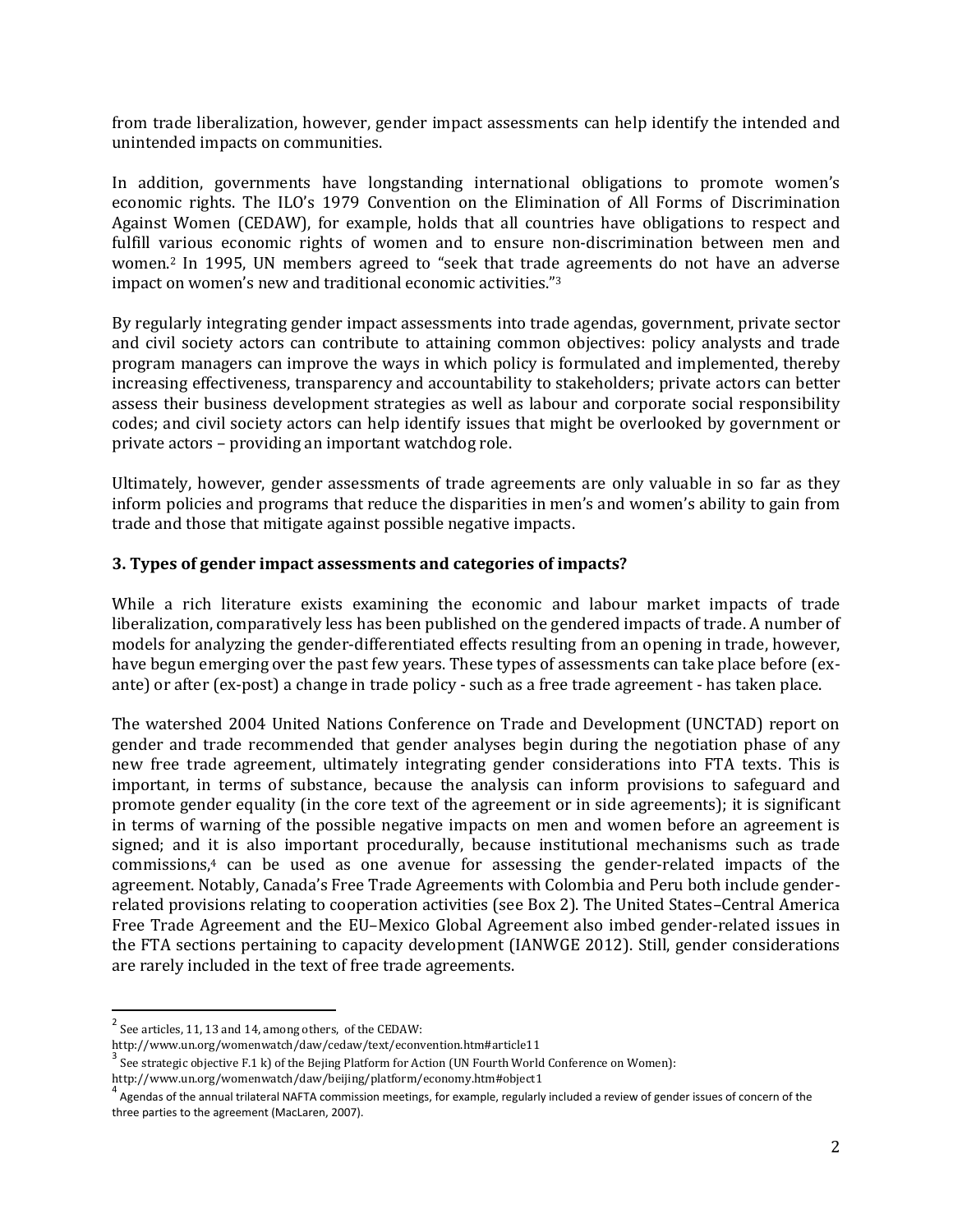Sustainability Impact Assessments (SIAs) are one type of ex-ante assessment which often include an analysis of gender equality concerns. SIAs are assessments that employ economic modeling to draw out hypothetical projections of potential economic, social and environmental impacts directly linked to FTAs. Indicators used to model possible impacts are primarily quantitative, although many SIAs are accompanied by consultations with civil society to identify concerns of a qualitative nature. For example, the SIA financed by the European Commission (EU 2009: 138) in the lead up to the EU-Andean FTA set up a website to encourage questions and feedback from the public and held workshops with 15 Colombian and 28 Peruvian stakeholders from the public, private sector, civil society and academic sectors. Although SIAs tend to address labour issues and regional inequalities (for example, rural-urban differences), SIAs may not comprehensively address impacts relating to gender equality.

Gender trade impact assessments (GTIAs), originally proposed by the UN Inter-Agency Network on Women and Gender Equality Task Force, is another type of ex-ante assessment model to emerge over the past decade. GTIAs put forward a model that analyses both the direct and indirect impacts of trade agreements from a gender perspective and can identify "structural constraints to gender equality and human development, and, as such, inform…policy adjustments that respond to the negative impacts of trade liberalization on the poor" (UNCTAD, 2004: 373). Undertaken after an agreement enters into force, the methodology assesses not only the economic changes linked directly to the FTA but also the changes brought about by associated domestic legislation and regulation in subsequent years (Salvador 2010).

In 2003, Women's Edge proposed Trade Impact Reviews (TIRs) as a GTIA to consider the impacts on women and men in both countries party to an agreement. The economic framework behind these reviews assumes that trade between nations will lead to changes in the price of goods and services, in the costs of labor, and the sexual division of labour in particular sectors (White 2003). TIRs identify different factors which define the opportunities and constraints facing women and men, including: asymmetric rights and responsibilities, reproduction, gendered social norms, labour market segregation, consumption patterns, and time poverty. Within this analytical framework, TIRs cover two types of impacts - legal and economic – and can be undertaken by a variety of actors including negotiators, trade officials and academics (Gammage 2003). TIRs conducted by Women's Edge include a study of the effects of trade liberalization on Jamaica's poor, with a sector focus on agriculture and services (Wyss 2004) and a gender analysis of employment and poverty impacts in agriculture in Mexico (White 2004).

Building on the TIR framework, in 2005 the U.S. Agency for International Development (USAID) initiated a four-year Greater Access to Trade Expansion (GATE) Project in order to assess how to reduce gender-based impediments to growth and, at the same time, increase women's participation in international trade (Kuhlmann 2006). The project was undertaken in over a dozen countries, including Peru, where a gender and pro-poor value chain analysis of the artichoke sector (a high growth export sector) was funded (USAID 2009). Gender wage gaps, gender segregation between occupations, and the relatively low profit margins of small and medium-sized enterprises operating in the sector were all important factors found to be restricting the benefits of trade to poor Peruvian women and men (USAID 2009).

To mention another donor-led example, the Canadian International Development Agency (CIDA) published the Gender Equality and Trade-Related Capacity Building resource tool, providing suggestions on how gender dimensions can be integrated into technical assistance for trade interventions. The resource tool identifies issues, barriers and needs for development assistance teams to address in projects which support the negotiation and implementation of international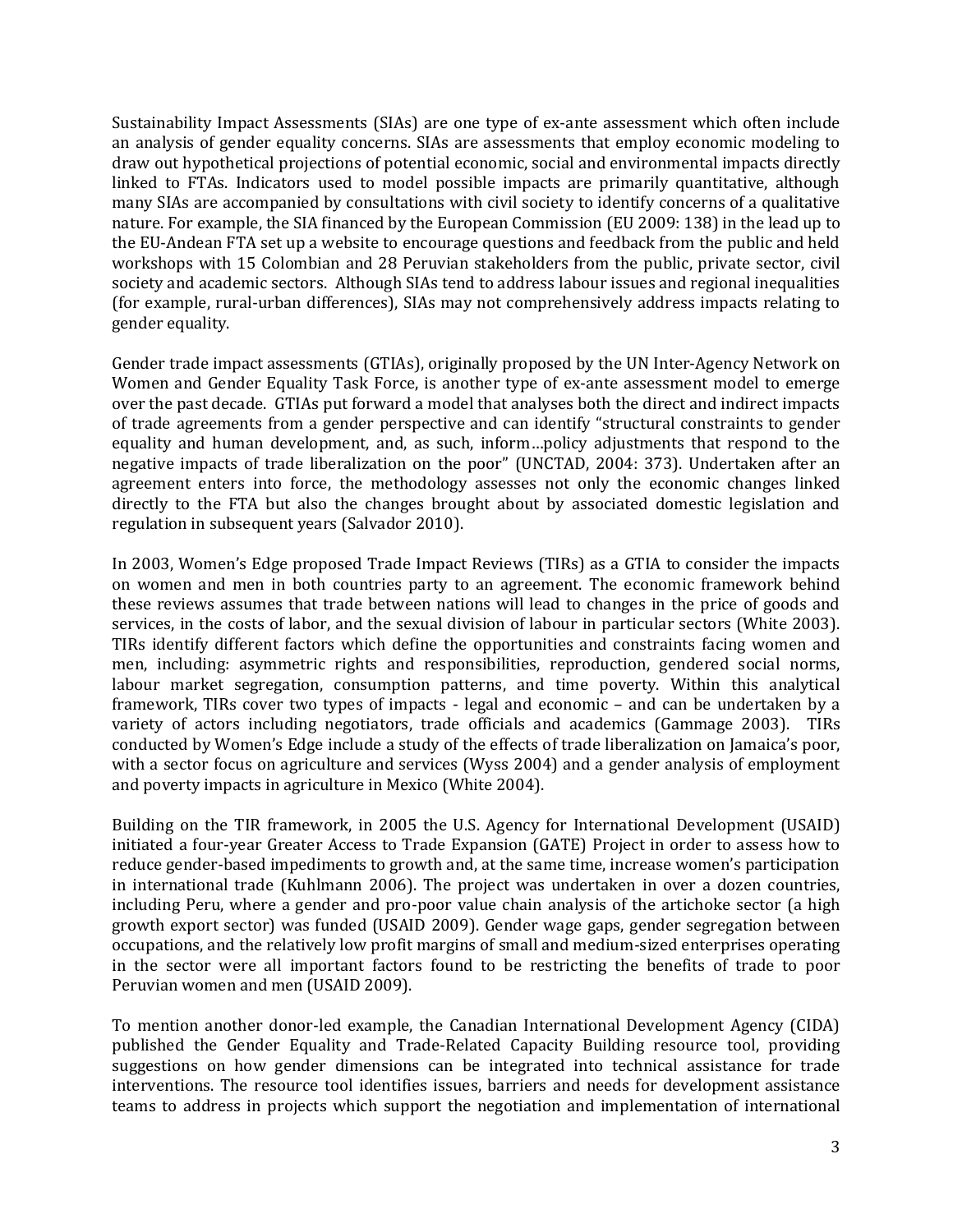trade agreements (CIDA, 2004: 7). CIDA's primer on Aid for Trade (CIDA 2012) builds on this analytical framework by outlining a step-by-step guide for addressing gender equality in areas such as trade policy and regulation, trade facilitation and regional trade agreements. This series of NSI research papers is supported by CIDA through a Canadian capacity development program for traderelated initiatives which recognizes the importance of gender equality as a mutual goal among trading partners.

Focusing on gender impacts in specific trade areas, the Commonwealth Secretariat and One World Action developed an ex-ante<sup>5</sup> "Gender-Aware Framework" of the effects of Export Processing Areas (EPAs)<sup>6</sup> in Jamaica, Tanzania and Mozambique (Fontana 2009). The Gender-Aware Framework is based on an analysis of two types of economic changes resulting from EPAs: i) the import competition effect and ii) the revenue effect (impact of the loss of government revenue from the reduction of import duties). Based on these assessments, the country case studies then weighed the gendered impacts likely to occur, including on: labour force composition; working conditions, earning and labour market segmentation; access and control over resources; household time burdens; consumption; and social services (Fontana 2009: 11). A common conclusion in the case of all three countries was that vulnerable women (as producers and consumers) are unlikely to take advantage of the economic opportunities resulting from increased trade with the EU due to EPAs, for a number of factors. The authors also warn that, unless government policies mediate impacts, increasing inequality between more affluent and poorer households may result (Fontana 2009: 6).

By contrast to models which analyse potential impact, ex-post impact assessments of genderrelated trade concerns attempt to gauge the effects of trade liberalization as it plays out following the implementation of a trade agreement or liberalization period. There are various analytical efforts that fall into this category, originating within multilateral, academic, feminist and civil society spheres and their methods vary accordingly. As explicit references to gender equality in the core text of trade agreements become more common, ex-post gender impact assessments are likely to become more ubiquitous.<sup>7</sup>

The World Trade Organization may seem like an appropriate space in which to spearhead these efforts, and there has been somewhat of a move in this direction. For instance, the WTO's informal Working Group on Gender and Trade has integrated some analytical tools into the Trade Policy Review Mechanism (TPRM) process that identify opportunities and threats to women's well-being relating to international trade rules. TPRMs are not intended to assess the impact of trade agreements, but rather only country-level compliance with them (Eldis 2012), however, limiting the merit of this approach for gender advocates.

By comparison, The Asia-Pacific Economic Community (APEC) has been advancing gender equality issues within their regional trade community with better results. Since 1999, APEC has pursued three lines of integrating gender concerns into trade: gender analysis, sex-disaggregated data, and involving women in APEC (APEC 1999). APEC has created Gender Focal Point clusters to provide expert gender equality advice to APEC members, including on supporting women entrepreneurs

 $\overline{\phantom{a}}$ 

<sup>&</sup>lt;sup>5</sup> Although this framework was employed as a speculative tool to determine the likely impacts from a gender perspective, the author

state that the approach can be applied to other FTAs, as an ex-ante or ex-post gender evaluation tool (Fontana 2012: 8).<br><sup>6</sup> This project builds on past efforts to examine the gendered impacts of EPAs, such as those by the Churches-related Development Organizations in Europe (APRODEV) in the early 2000s. See: www.aprodev.net/ 7

Specific mentions of gender equality (GE) in FTAs - illustrating increased political commitment to GE from the states parties - may increase the availability of funding for gender-related programmes of technical cooperation. For example, the case of Economic Partnership Agreements (EPAs) between the EU and the ACP (Africa, Asia and the Pacific) group of countries have been accompanied by technical cooperation on gender issues (IANWGE, 2012).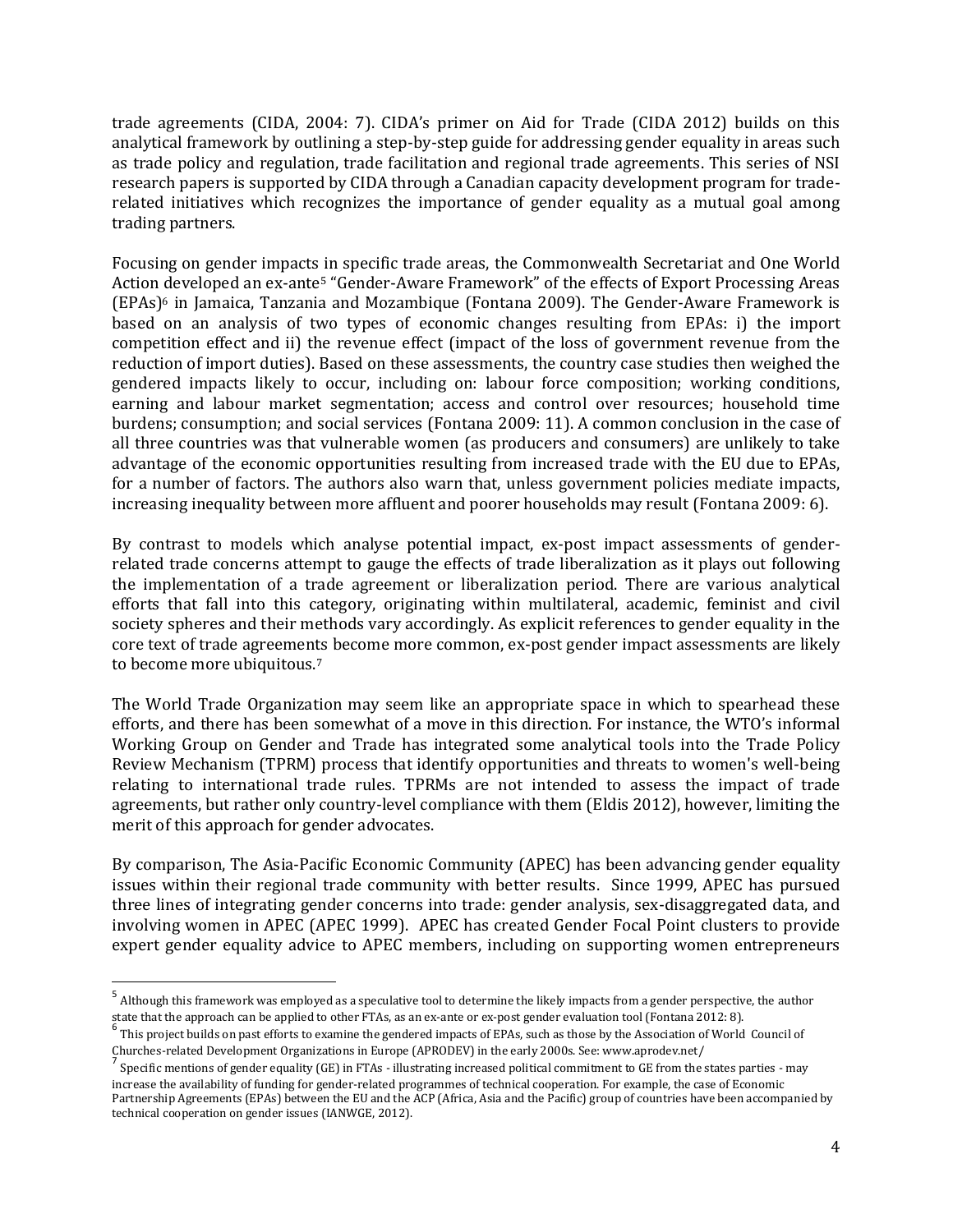and small and medium sized enterprises. APEC's approach is focused on designing trade interventions that benefit women in member countries, including Peru. In December 2009, for example, APEC hosted an international seminar in Lima, Peru to exchange policy experiences supporting female entrepreneurs between Australia, Canada, Chile and Peru. 8

In the Latin American region, the Inter-American Development Bank (IDB) has made strides in advancing analytical frameworks for the integration of gender equality in trade agendas. The IDB's Trade and Integration branch has recently undertaken a year-long study of gender and trade in order to advise their country offices and in-country stakeholders on how to integrate gender equality concerns into trade operations in practical, program-oriented ways (Zamora 2012).

Finally, case studies of the gendered effects of trade agreements in the Latin American region abound – in particular relating to NAFTA and changes in female employment in the agricultural and manufacturing sectors (Salazar 2007a,b; Deschamps 2007) – with somewhat positive but mixed conclusions. Efforts to link trade liberalization with poverty reduction and greater gender equality have also been made with reference to Honduras (De Hoyos 2009).

A sector approach is commonplace in trade studies looking at the employment effects of exportoriented products. According to a Commonwealth-funded study of gender and trade (Williams, 2003: 42), sector evaluation approaches are useful as they (a) monitor constraints, challenges and opportunities facing men and women in the sector; and (b) monitor changes of state policy and programs; trends in the care economy; access to and ownership of assets; and sectoral market trends. They can also facilitate an analysis of gender-related changes in sensitive sectors under a trade agreement or period of trade liberalization.

On the other hand, a sector approach to gender impact assessments has limitations. Indicators will be biased toward labour market data, such as: female participation levels in the labour force, occupational segregation and the wage gap between men and women. By defining women and men only as workers or employers, the researcher's ability to evaluate impacts on men and women as consumers or the changing relations among husband and wife within the household, is limited. Another limitation to this approach is that the importance of women to the care economy will be marginalized.

#### **Box 1. Steps involved in designing an impact assessment**

To undertake a gender impact assessment of trade, it is important to set out clear objectives from the outset, including why the evaluation is being pursued, for whom, and over what period of time.

Questions that might be useful to answer include:

 $\overline{\phantom{a}}$ 

- Why are you interested in assessing the impacts of trade in Colombia/Peru from a gender perspective? i.e. Are you particularly interested in the way in which women and men of a region, population or group may be affected by trade?
- Do you have a hypothesis (on the positive/negative impacts) to test? (What are the anticipated impacts of the trade agreement?) In the case of a trade ministry, for example, the research team may be interested in gauging the impacts of trade on expanding the scope of job opportunities for women and men in a specific sector or region.
- Who is the intended audience of the assessment (i.e. a private firm, a regional population)?

<sup>&</sup>lt;sup>8</sup> Former Minister for Foreign Affairs, Alberto Gonzalez and former Miniser for Women, Nidia Vilchez, presented at this high level seminar. (For more information, see "Project Policies to Support Women Entrepreneurs in APEC."2009. MIMDES/ Peru. Lever Enterprises, Canada)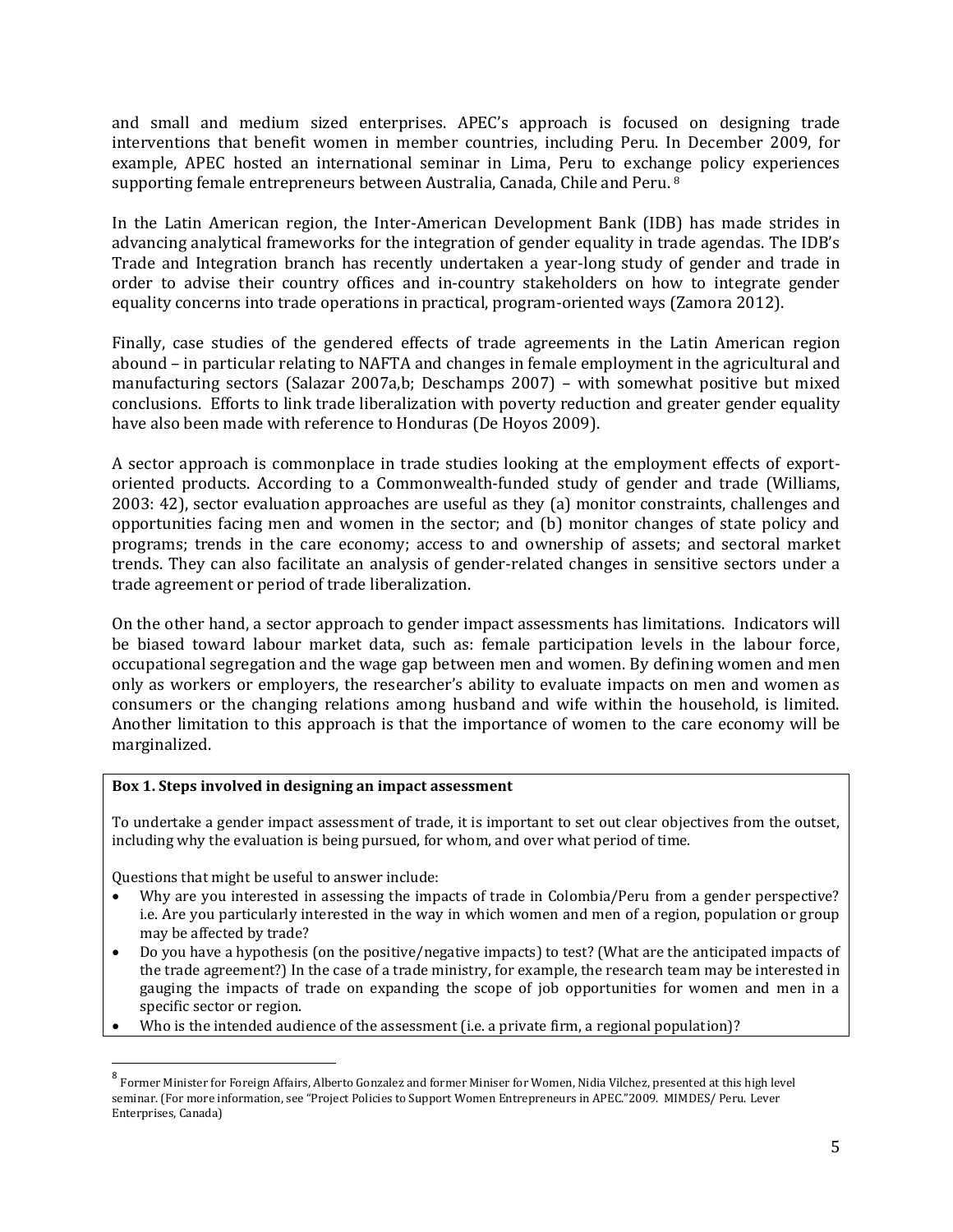What is the intended outcome (i.e. an improved trade policy or mitigation program)?

 Who will be participating in the assessment and what can be done to include all relevant stakeholders? Answering these questions may help a research team focus its approach to gender assessments in ways that are results-oriented. Evidently, if the if assessment is government-initiated, it will be more oriented toward monitoring legal obligations or achieving policy goals. If the assessment is academic, the methodology will be based on which discipline is leading the project. Nevertheless, answering the goal-related questions above can help ensure that the assessment approach is the best one to meet intended goals and/or audiences. To do so, researchers involved in the impact assessment may decide to make the process more policy-oriented and interdisciplinary.

Once the objectives and methods of the assessment are validated by all those involved, the research team must identify which available data sources it can draw on, which key categories of analysis it will examine, and which indicators will be selected to monitor changes in those categories. It is best to triangulate quantitative and qualitative data sources, where possible. Civil society groups may want to team up with academic or policy institutions in order to provide guidance with these tasks. Identifying themes and data sources in advance can also help researchers think through which additional actors – such as firms or labour unions – that they may want to involve in the gender impact assessment.

It is also important to give some thought as to the timing of your gender assessment. If linking the analysis to a particular FTA, your research team should:

- 1) Identify the year when the trade agreement entered into force; this will be the year in which your baseline data is collected; and
- 2) Identify "milestone" years when indicators will be monitored over time, (for instance, the years where tariffs are reduced or eliminated in sectors of interest), or a time series period.

If the research team intends to examine laws and regulations that are incorporated into domestic policy to implement the trade agreement, then you may want to look at a longer period of time.

# **4. Tailoring these models to Peru and Colombia**

This CIDA-funded capacity building project identifies two target sectors for further exploration of gender and trade issues in both Peru and Colombia. In Peru, the agro-export and the textile/manufacturing sectors were chosen due to three criteria: an important representation of female workers; the fact that trade concessions were made in that sector under the FTA; and based on consultations undertaken with stakeholders in Lima in May 2012. In Colombia, for the same reasons, the cut flower and textile/manufacturing sectors were chosen.

What is the current status of gender equality in these sectors' labour markets, as experienced in Latin America, and what have the recent experiences in these sectors been in Peru and Colombia? To complement the analysis in the accompanying NSI paper by Pablo Heidrich, this section will delve into these questions and will conclude by highlighting key sector issues to monitor from a gender perspective.

### **Agriculture**

In the agricultural sector, Latin American experiences have been mixed regarding the gender and labour market effects of trade liberalization.

New markets often open up cash crop opportunities, which tend to increase waged employment. While, today, as many rural women in Latin America work in agriculture as do men, women often have non-remunerated occupations on family farms, such as tending to animals and plants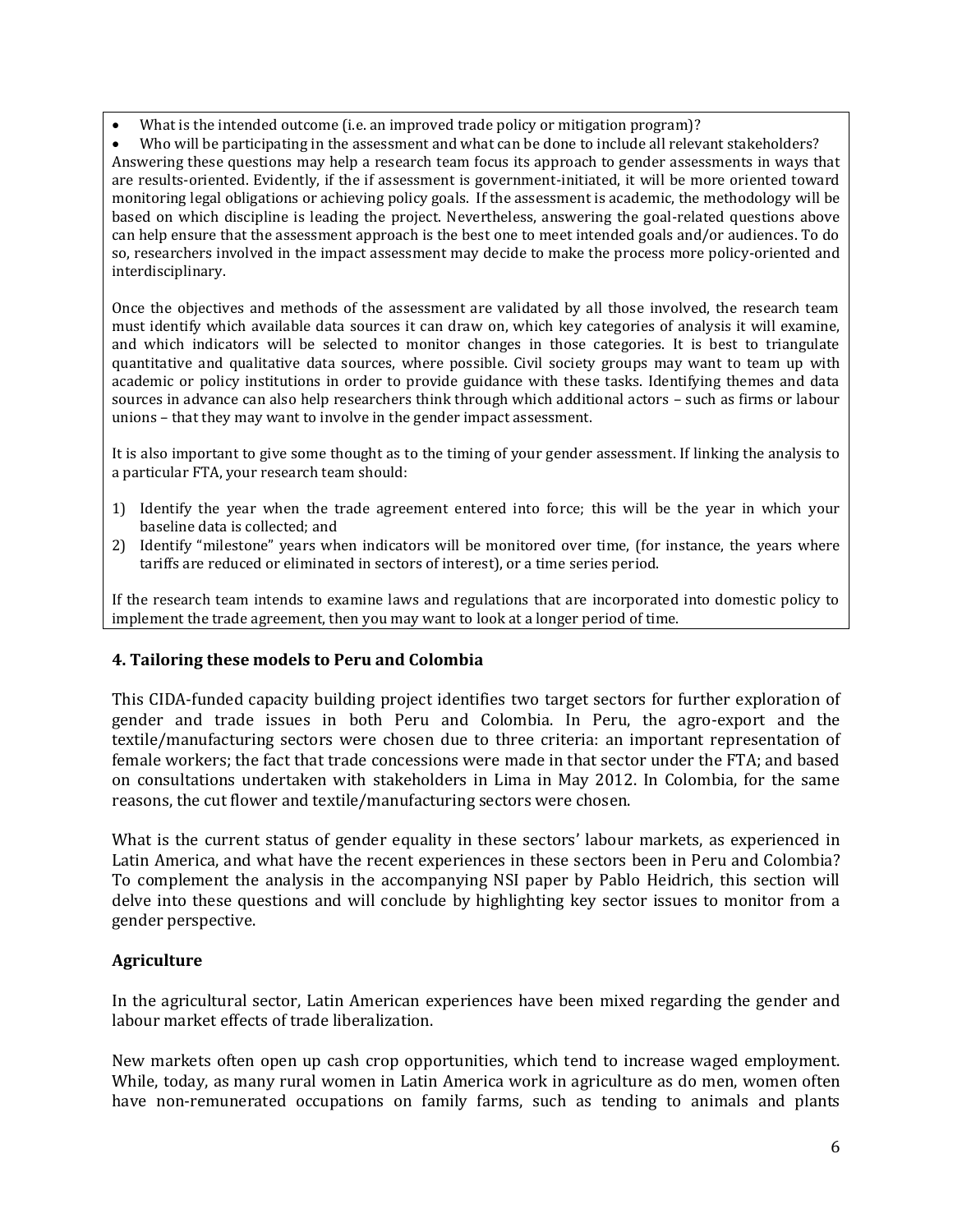(Anderson 2011). Small farmers (both men and women) may be unable to take advantage of new trade opportunities at all without relevant capacity-building and extension services (GATE 2009). In situations of competition (where a new trading partner produces the same export crops), job losses for both female and male smallholder farmers and an increase in migration may occur, as was the case of Mexico in the late 1990s (Gibb 2008, Salazar 2007).

For the women that do participate in the agro-export labour market, their comparative advantage vis-à-vis male workers tends to manifest itself in a lower salary scale, less stable work, and lower health and safety standards (Flores Mego 2006; Barrientos 2007). In fact, a gender study by Chile's Ministry of Agriculture (Nagel, 2007: 25) found that there is an inverse relationship between the volume of Chilean agricultural exports and the average female wage in the sector. The same study also concluded that women work in less competitive areas of export production. Temporary contracting of small businesses to large agro-export firms has become the norm for male and female workers in many countries in Latin America, including Peru. Some studies show that women face gender discrimination both at the point of being hired (for example, if they are pregnant) and fired (as women are most likely to be let go in low seasons) (Flores Mego 2006).

In Peru, agricultural exports – including asparagus, grapes, mangos, and coffee – have recently experienced accelerated growth due to the signing of various free trade agreements, including with Canada. According to the export promotion branch of Peru's Ministry of Trade, in 2011 agricultural exports grew by 30% over the previous year, amounting to 2.8 billion (Silva Martinot 2012). Growing demand for agricultural workers has resulted in the creation of new towns around agricultural export businesses in regions like Ica and La Libertad (CLADEM 2011).

This sector is highly labour intensive and a major employer for rural Peruvians. Over the past few years, Peru has seen a significant increase in female employment in crops such as fruit and vegetables. In fact, female employment has risen faster than male employment in the main agricultural regions of the country<sup>9</sup> (Flores Mego 2006). Women are employed at all stages along the sector's value chain, however employers tend to hire women with low levels of education, including indigenous women; the majority of these occupations have poor health benefits and are temporary in nature (León 2009).

Another concern from a gender perspective lies in the fact that Peru's agro-export industries are dominated by large producers. Large firms in Peru's agro-export sector tend to have low reinvestment rates in the local economy, despite high profit margins. While many large agro export businesses provide useful services that benefit both men and women (i.e. roads and infrastructure) and espouse corporate social responsibility codes, critics argue that the Peruvian firms and the government should do more to improve decent work – social security, health insurance , etc. especially for women (CLADEM 2011).

At the same time, the majority of small agricultural businesses - where Peruvian women workers are overrepresented – produce for local, as opposed to international, markets (i.e. milk products). These businesses tend to be less competitive and dynamic than areas where male workers dominate, marginalizing rural women from greater access to trade benefits (Flores Mego 2006). As a step in the right direction, there is currently debate on reforming Peru's Law on Agricultural Promotion (no. 27360), in order to improve labour regulations and to provide more support to small and medium sized businesses in the sector (León Carrasco 2012, CEPES 2006).

 9 Agricultural regions in the country include Amazonas, Madre de Dios, Puno, Arequipa, Ayacucho, Ica, Huancavelica, La Libertad, Junín, Lambayeque, Huánuco y San Martin (SIICEX 2012).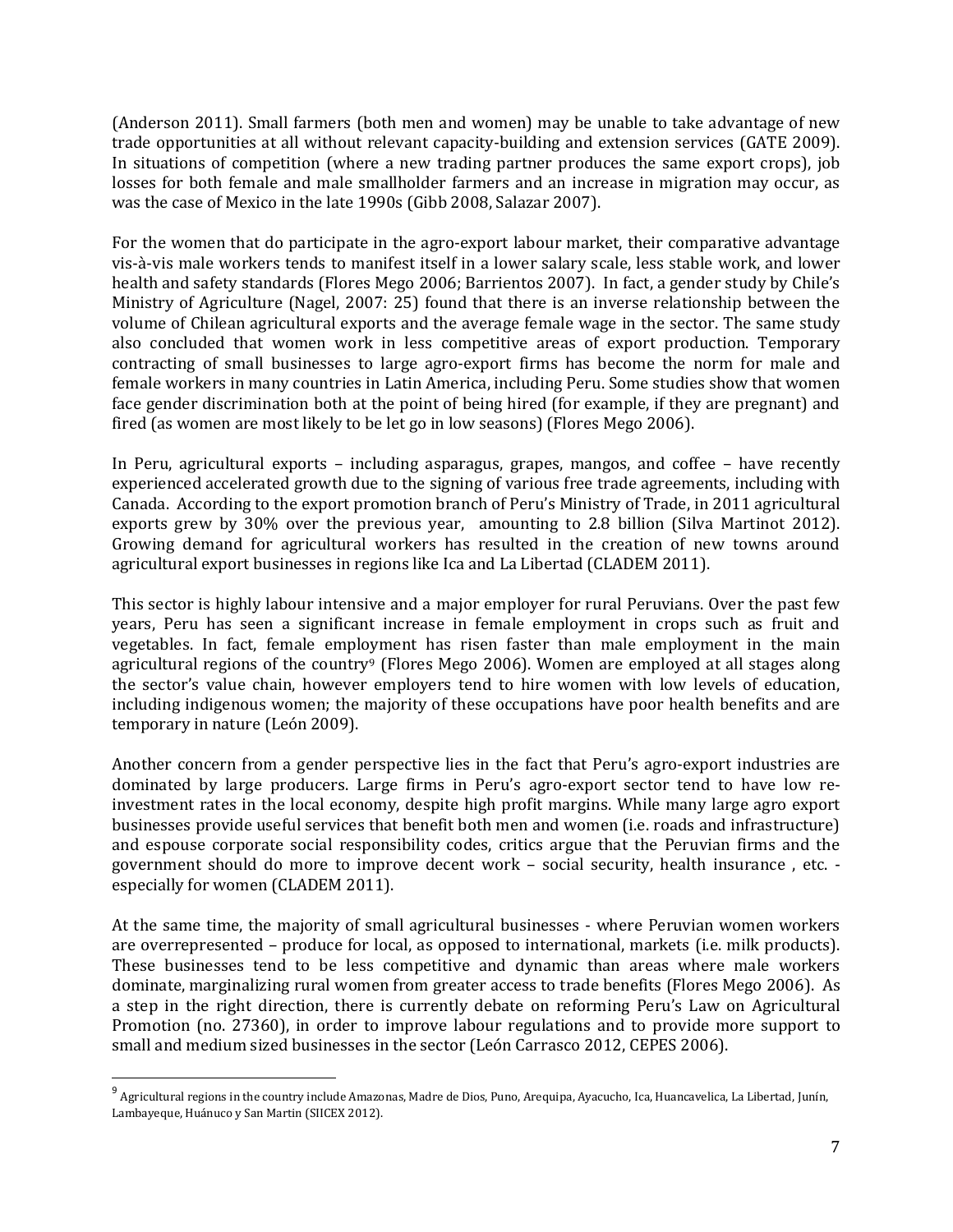### **Textiles**

The textiles industry is another important sector employing women in Latin America. Textile and garment exports in Colombia, valued at \$1.1 million in 2011, have experienced sustained growth over the past few years. In 2007, sector exports grew 50% over the previous year; similarly, in 2009, they rose by 42%, and in 2010, 15% (DANE 2012a). In 2010, the sector supported almost ten thousand (8905) firms, mainly in Bogota, Medellin and Cali (DANE 2012b). These firms generate a significant number of permanent and contractual jobs (129,434 in 2007), 60% of which are held by women (DANE 2012b).

The manufacturing of cottons, fibres, textiles and garments is one of the Colombian government's strategic sectors under the 2004 Domestic Agenda on Competitiveness and Productivity (DNP 2004). This trade promotion policy seeks to strengthen distribution channels, access to new markets and to further integrate global chains (DNP 2007).

A key concern from a gender perspective is that outsourcing has become common (affecting both male and female workers). A study on textile business conglomerates in Bogota found that the vast majority of firms subcontract assembly, pattern-making and sewing processes, which "are labour intensive and imply third-party subcontracting labour savings" (Triviño, 2012:44). Furthermore, 'maquilas,' or small and informal satellite businesses, which depend on contracts from medium and large sized enterprises, have proliferated. These businesses employ a predominantly informal, female labour force, illustrating typical gender inequalities in the sector's labour force and business ownership (Camacho 2008).

Another issue illustrated by case of Colombia's textile sector is the effect trade liberalization has had on small and medium sized enterprises (SMEs), where women are disproportionately employed. Since the country's liberalization began in 1991, 55% of Colombian SMEs disappeared in the first half of the decade. The textiles industry was particularly hard hit by international competition. The liberalization era also instigated an increase in international imports, which dampened growth (Lopez, 2010: 283) impacting women in a number of ways: as workers, they were most affected by the fall in wages, economic insecurity and job precariousness and as small business owners, women were aversely affected by the increase in international competition (Camacho, 2008:69); as consumers, however, women benefited from the lower prices and the larger variety of products on the market.

### **Cut Flowers**

The cut flower industry is another sector illustrating both positive and negative gender impacts of trade in Latin America. Colombia is a case in point.

Colombia's cut flower industry has grown over the past few decades to be solely export-oriented (98% of cut flowers in Colombia are exported) and highly competitive globally (the Colombian product represents 14% of the world market in flowers (Castro Romero 2008:8). Colombia's 169 export firms operating in the sector (ASOCOLFLORES, 2011: 36) have benefited from market access to the European Union, the United States, and, since 2010, the Canadian free trade agreement. The Ministry of Agriculture, (through the Finagro program), provides income protection incentives for Colombian firms in the agro-export industries, including floriculture (ASOCOLFLORES, 2011: 36).

The cut flower industry is significant source of income to urban and rural Colombian women and men – employing more than 180,000 Colombians (ASOCOLFLORES, 2011: 5). Most of these jobs are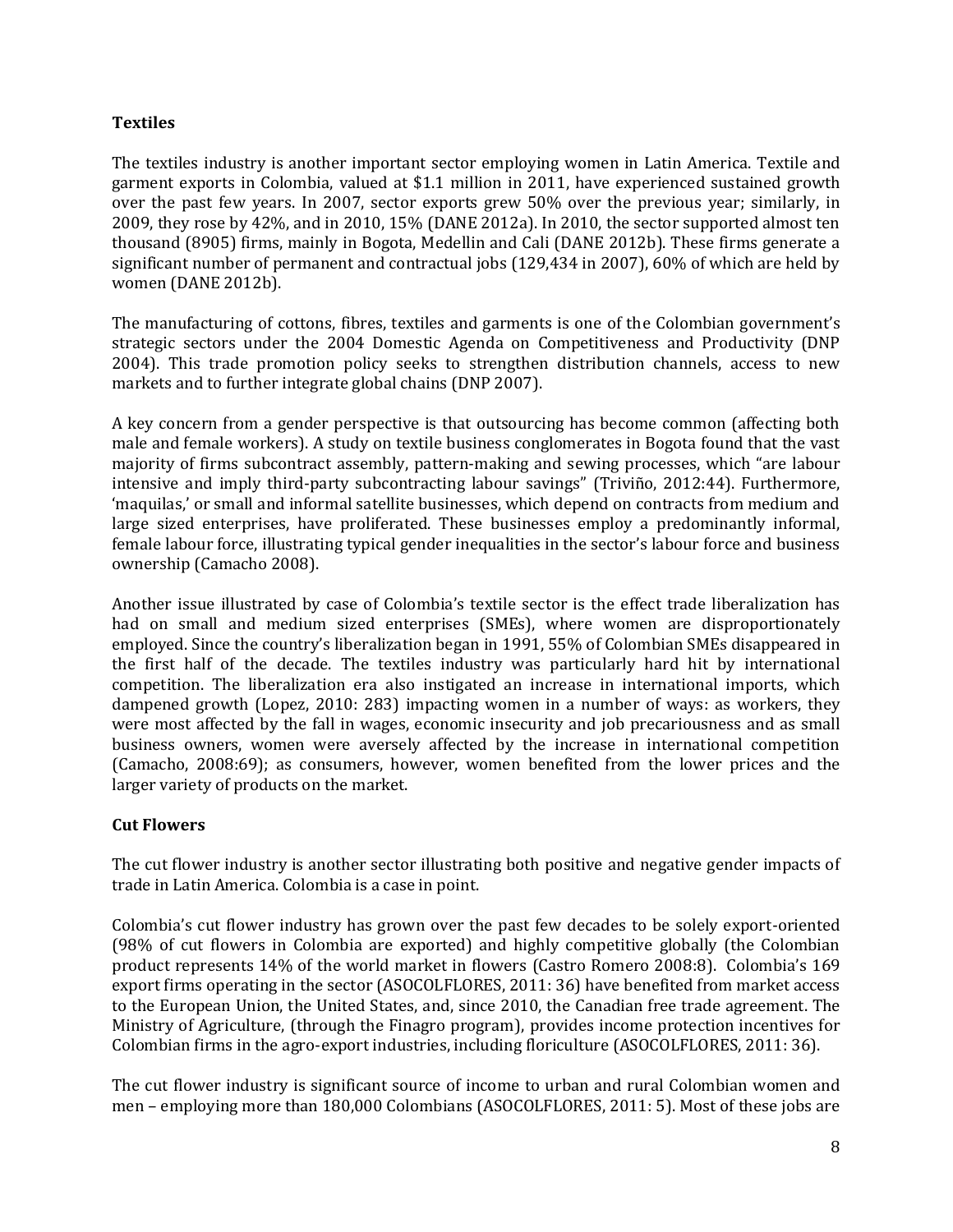located in the la Sabana region near Bogotá and Rio-negro in Antioquía. The industry has demonstrated a preference for female labour over male labour, as women are perceived to be best suited for the delicate nature of many of the industry's occupations, such as pickers, sorters, arrangers and packers (Jaramillo 2006). It is estimated that 65% of workers in the country's flower industry are women (Ghils, 2012: 22).

Academic studies draw mixed lessons from Colombia's experience in promoting this sector. A 2008 study commissioned by the Latin American chapter of the International Network on Gender and Trade (Castro Romero, 2008) cites precarious and casual work, food security, and gender discrimination, among other issues, as key concerns arising with the sector's expansion. While the linkage to international flower markets has, to some extent, increased the level of labour standards to which exporting firms are held accountable, Castro Romero (2008) emphasizes that labour enforcement continues to be a problem, particularly under the practices of small and medium sized firms and subcontrators. Owing to the increasing number of hectares (6544 in 2006) diverted away from domestic food production to flowers (Castro Romero 2008), food security is cited as a genderrelated concern in the context of aid programs providing incentives for labour to move into cut flower production. (The U.S. Drug Eradication Program is one pertinent example).

Other studies cite environmental and socio-familial problems relating to the cut flower industries in Colombia (and Ecuador). A trend of female migration to large export-processing regions to seek work has sometimes resulted in changing family structures, such as an increase in women-headed households (Jaramillo 2006). More recent studies (Ghils 2012) cite water contamination near Bogota, lack of adequate occupational health standards and mental health issues as concerns facing workers and communities.

Positive impacts resulting from advocacy on the above-mentioned issues include private sectordriven initiatives to improve the sector's labour and environmental track record. The industry's business association (ASOCOLFLORES), for example, created its own social responsibility code (Flor Verde) in 1996 and has since funded a number of community development programs, including in health and education (Mejia, June 6 interview, 2012).

#### **Box 2. Canada's FTAs with Peru and Colombia: Specific avenues to monitor gender-related issues?**

While the Canadian FTAs with Peru and Colombia have various gender-related implications, they lack language demonstrating legal obligations with regard to gender equality. However, both FTAs include provisions on the importance of avoiding gender discrimination in employment in the side agreements on labour (Annex 1). This clause states that "gender issues, including the elimination of discrimination in respect of employment and occupation" are issues around which cooperative activities may be developed by Canada and Peru/ Colombia. This clause raises the importance of ensuring that employers follow international standards on decent work - such as those found in the International Organization for Labour's Convention 111 - in sectors impacted by the FTAs. Its inclusion also implies the need to include "gender issues," broadly defined, as a category of analysis in any FTA monitoring framework.

Currently, the Ministries of Labour in Peru and Colombia would be the responsible government entities for due diligence in exploring this type of cooperative activity. In future, Peru, Colombia and Canada might also consider creating specific avenues – such as inter-departmental teams with other relevant ministries and key stakeholders to monitor trade-related gender issues and communicate any concerns that arise to the other state party during bilateral meetings.

*Source: Author's analysis based on the Canadian free trade agreements and labour side agreements with Colombia and Peru and consultations with public authorities in Lima and Peru.*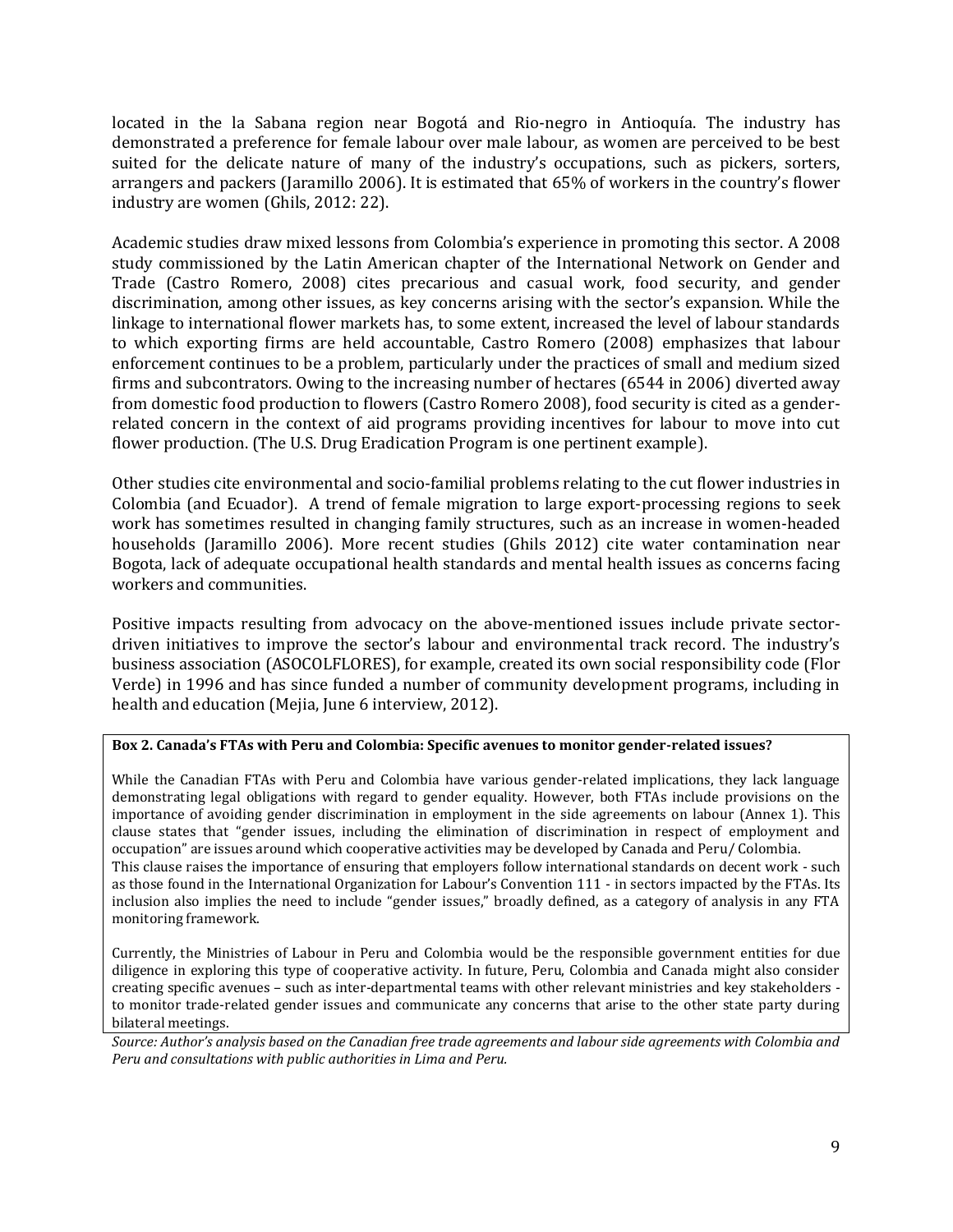#### **5. Monitoring gender-sensitive impacts: identify relevant impact areas and indicators**

Based on this brief overview of some of the key issues arising from the literature on trade, gender equality and social issues, we can begin to draw out a number of similar concerns regarding the textile, cut flower and agro-export sectors. A major focus of the studies in Peru and Colombia tends to be on labour market impacts, especially on the labour conditions facing female workers. In all three sectors, the lack of amelioration in labour standards - despite trade liberalization and employment generation - is a key concern.

Impact areas in this category include:

- Lack of sufficient domestic labour/social security regulations, or enforcement of existing regulations, especially among subcontractors (affecting men and women);
- Lack of well-remunerated, permanent positions and of career development opportunities (disproportionately affecting women); and
- Discrimination in wage and hiring practices (between men and women, and possibly between groups of different education levels and ethnicity).

To a lesser extent, other impact areas affecting women and men we can observe from the sectoral overview include: food security, health and environmental concerns, as well as migration resulting from fast growth of these export industries. These impacts affect not only workers, but employers and community members as well. Moreover, a few of the studies (in the agro-export and textiles industries) highlighted concerns for business owners, as opposed to workers. The primary concern here was that small and medium-sized enterprises – where women predominate – are not competitive enough to access the full potential of trade opportunities.

A number of questions and indicators corresponding to these impact areas are laid out in the table below (See Annex 1). Annex 1 is intended as a reference for interested researchers within public, private or civil society sectors, and as a starting point for inquiry, which can be adapted for more specific uses. This type of analysis could be complemented by more detailed analyses of trade competitiveness (considering both imports and exports) and domestic trade policy analysis, (for instance, scanning for new trade promotion programs or production incentives), in turn, signaling new areas where monitoring will be useful. For example, the consequences on consumers and households of a surge in imports resulting from trade liberalization hold important gender-related implications (such as that it may increase the purchasing power of poor women and men) worthy of study.

### **A final note on data**

Any gender impact assessment of trade will be restricted by the availability of recent and reliable, sex disaggregated data, therefore multiple sources of data is recommended. Qualitative data – i.e. information describing changes affecting women and men collected by focus groups, interviews (or other means) - is beneficial as it provides an additional level of specificity or description to quantitative data (APEC 2009).

In Peru, government ministries with databases on labour market and export sector information, some of which is disaggregated by gender, are: the National Statistical Institute (INEI) – which undertakes periodic household and labour market surveys (i.e. Encuesta Nacional de Hogares) - the Ministry of Labour, Industry and Manufacturing Industry (PRODUCE). In addition, the Peruvian Exporters Association (ADEX) collects some gender disaggregated information on their member firms.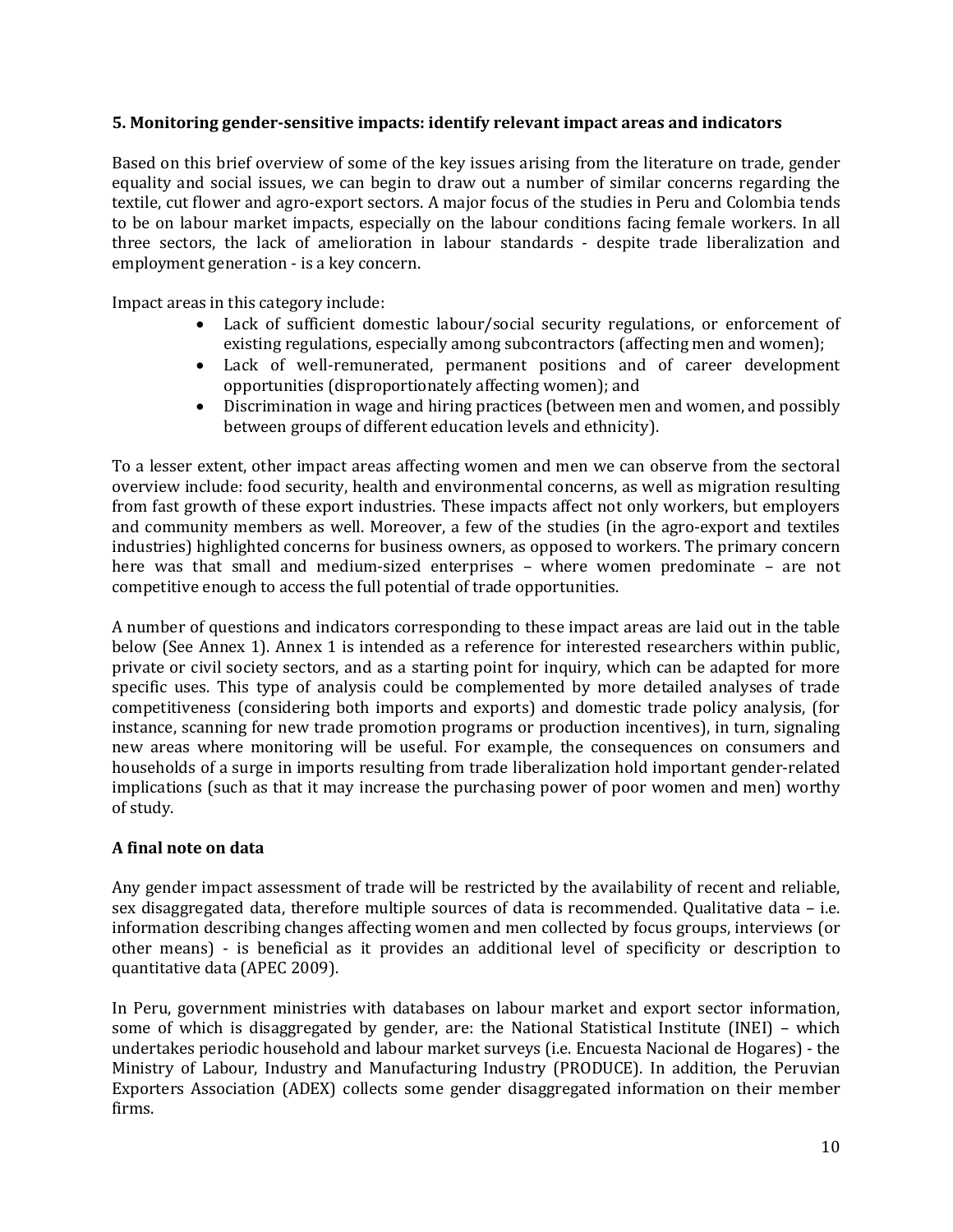In Colombia, official sources with similar types of gender-disaggregated data are: the National Administrative Statistical Institute [\(DANE\)](http://www.dane.gov.co/) – including household surveys (i.e. Gran Encuesta de Hogares EAM, etc.) and other periodic censes and surveys – and the Gender Forum of the High Presidential Council for Gender Equit[y \(ACPEM](file:///C:/Users/owner/AppData/Local/Temp/Temp1_paperdraftsandadvisorsresources.zip/•%09http:/www.equidadmujer.gov.co/Paginas/ACPEM.aspx)'s Observatorio de Asuntos de Genero).

In addition, there are a number of multilateral institutes which compile labour market, trade and export sector data on a country basis, including the International Labour Organization`s Key Indicators of the Labour Market database [\(KILM\)](http://www.ilo.org/empelm/what/WCMS_114240/lang--en/index.htm), the UN Conference on Trade and Development [\(UNCTAD\)](http://unctadstat.unctad.org/)'s Population and Labour Force statistics and the Economic Commission for Latin America and the Caribbean [\(ECLAC\)](http://www.cepal.org/mujer/). Sex-disaggregated data on trade and labour force topics may be available from a number regional research institutes as well, such as:

- [SCielo Peru](http://www.scielo.org.pe/scielo.php?script=sci_home&lng=en&nrm=iso) / [SCielo Colombia](http://www.scielo.org.co/) (Journals of Economics / Health sciences)
- Economic and Social Research Consortium [\(CIES\)](http://cies.org.pe/)
- Women in Informal Employment [\(WIEGO\)](http://wiego.org/wiego/wiego-enews-august-2012), and
- The Latin American chapter of the International Network on Gender and Trade [\(IGTN\)](http://www.igtn.org/home/index.php?view=article&catid=108%3Alatin-america&id=76%3Alatin-american-gender-and-trade-network-resources&option=com_content&Itemid=121).

These sources are far from comprehensive for the needs of researchers interested in a broader gender analysis of trade and export promotion. There is a clear need for agencies dealing with trade - not only trade ministries but industry partners as well - to collect a more diverse array of genderdisaggregated data. Surveys capturing information on the number of female-headed businesses, businesses with high levels of female executives, and the success rates of SMEs in establishing new export markets, for example, would be useful in monitoring the gender-distribution of trade benefits.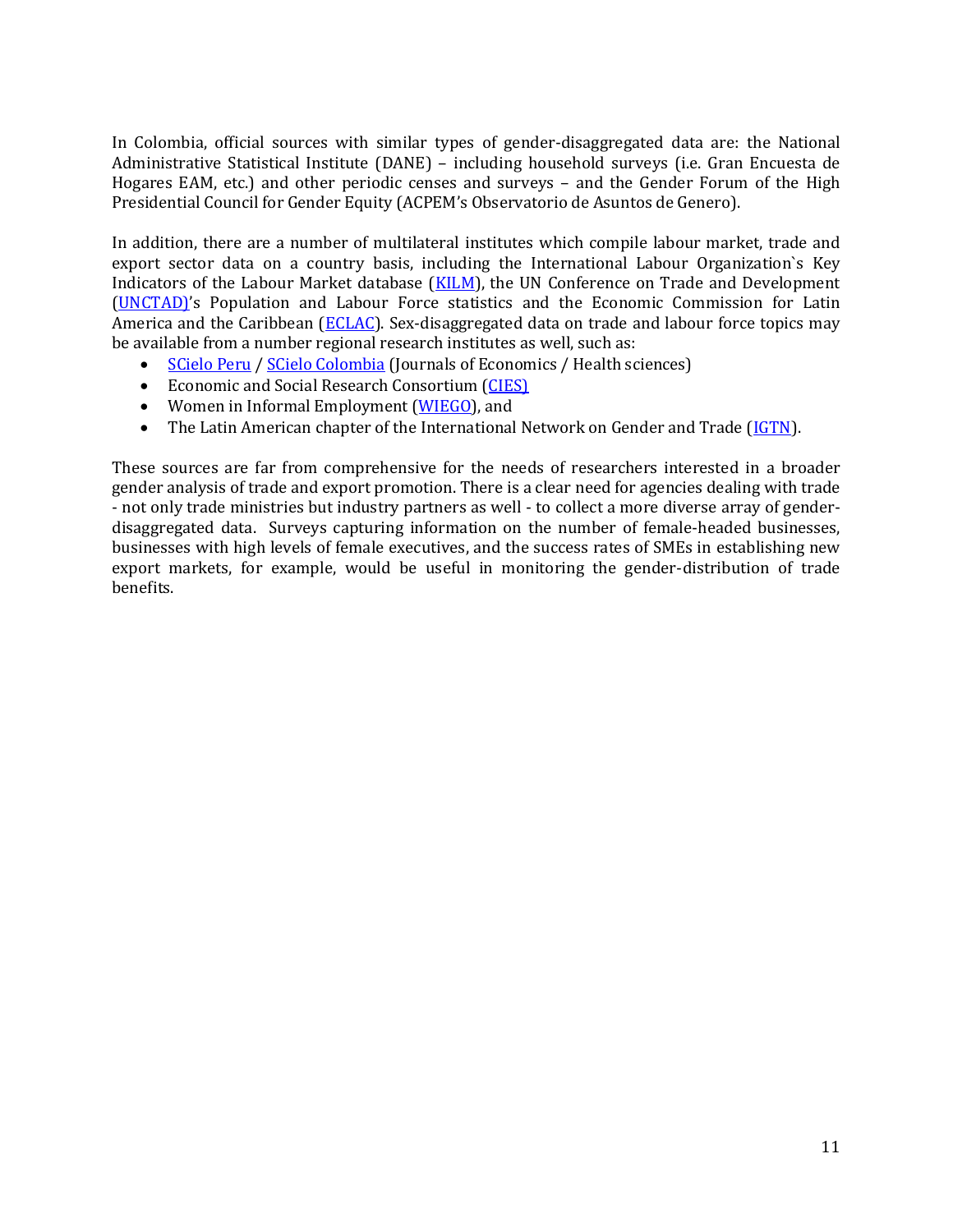# **Annex 1: Gender Impacts Monitoring Matrix, in the context of trade liberalization**

|                                              |                                                               | <b>Impact Indicators</b>                           |
|----------------------------------------------|---------------------------------------------------------------|----------------------------------------------------|
| <b>Impact Type</b><br>(Category of analysis) | <b>Key Questions</b>                                          | (Data sets to collect, over time, since the        |
|                                              |                                                               | FTA came into force)                               |
| <b>Wages and work conditions</b>             | How<br>the<br>has<br>gender                                   | # male workers in sector                           |
|                                              |                                                               |                                                    |
|                                              | composition of the<br>labour                                  | # female workers, by occupation                    |
|                                              | force changed?                                                |                                                    |
|                                              | salaries<br>Have<br>increased/                                | Annual salary levels, by occupation                |
|                                              | decreased?                                                    | and by sex                                         |
|                                              | Is the percentage of jobs that                                | % subcontracted/informal jobs for                  |
|                                              | are subcontracted/ informal                                   | men/women, by sex                                  |
|                                              | increasing/decreasing?                                        |                                                    |
|                                              | Have<br>jobs<br>permanent                                     | % or # formal jobs for men/                        |
|                                              | increased/ decreased?<br>Has                                  | women, by year and by sex                          |
|                                              | this been sustained<br>over                                   |                                                    |
|                                              | time?                                                         |                                                    |
| Career development                           | employers<br>provide<br>Do                                    | \$ invested in training/ incentives                |
|                                              | training and incentives to                                    | for men/women, by firm                             |
|                                              | develop workers' skills base?                                 |                                                    |
|                                              | Have<br>job<br>new                                            | # and type of new jobs for                         |
|                                              | opportunities/categories                                      | men/women, by firm                                 |
|                                              | been created for women and                                    |                                                    |
|                                              | men?                                                          |                                                    |
|                                              | Has gender segregation by                                     | #<br>male/female<br>workers,<br>by                 |
|                                              | occupation<br>increased/                                      | occupation                                         |
|                                              | decreased?<br>(net,<br>or<br>as                               |                                                    |
|                                              | compared to other sectors)                                    |                                                    |
| Social security                              | Do gender gaps exist in                                       | male/female workers<br>#<br>with                   |
|                                              | benefits<br>coverage<br>(social)                              | benefits coverage, by type                         |
|                                              | security/health)?                                             |                                                    |
| <b>Discrimination</b>                        | Has the gender wage gap <sup>10</sup>                         | Salary levels, by occupation and by                |
|                                              | increased/decreased?                                          | sex                                                |
|                                              | hiring protocols<br>ban<br>Do                                 | Primary sources (hiring protocols),                |
|                                              | discrimination<br>gender                                      | and secondary sources                              |
|                                              | (impacting men or women)                                      |                                                    |
|                                              | on the part of small, medium                                  |                                                    |
|                                              | and large employers in the                                    |                                                    |
|                                              |                                                               |                                                    |
|                                              | sector,<br>and<br>these<br>are                                |                                                    |
|                                              | enforced?*                                                    |                                                    |
| Competitiveness of SMEs                      | trade<br>Are<br>promotion                                     | # SMEs and large firms targeted,                   |
|                                              | initiatives<br>programs<br>or                                 | by sector/ region, by women-led                    |
|                                              | targeting small, medium and                                   | business                                           |
|                                              | large firms?                                                  |                                                    |
|                                              |                                                               |                                                    |
|                                              | Are SMEs receiving required<br>information<br>training<br>and | # SMEs targeted<br># women-led businesses targeted |

 $^{10}$  By 'gender wage gap,' the author is referring to a differential in salary between a man and a woman in the same occupation, with equal responsibilities.

 $\overline{\phantom{a}}$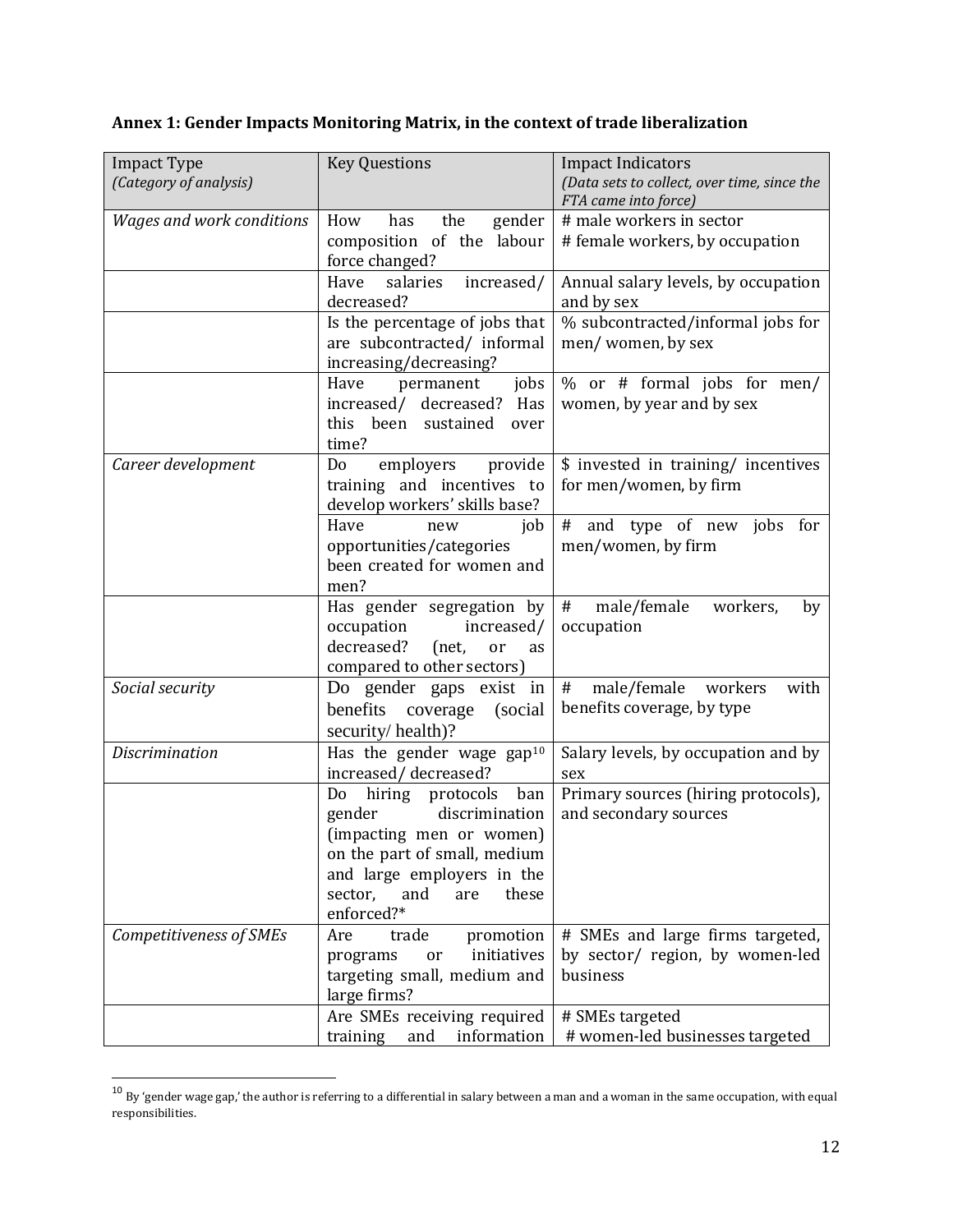|                            | services to be able to access<br>new export opportunities?                                                                                   | $Type(s)$ of<br>training<br>and<br>information.                                                                    |
|----------------------------|----------------------------------------------------------------------------------------------------------------------------------------------|--------------------------------------------------------------------------------------------------------------------|
|                            | Are small businesses facing<br>particular barriers being<br>targeted by trade promotion<br>programs?                                         | # minority/women-led business<br>beneficiaries.<br># miniority/sex-specific initiatives                            |
| Access to assets/resources | Are<br>domestic<br>business<br>owners (women and men)<br>able to access sufficient<br>resources and capital to<br>access new export markets? | Levels of start-up capital, by sector<br>and by firm                                                               |
|                            | Has the distribution of land<br>ownership changed? Has<br>food insecurity become a<br>problem in main regions<br>affected by the sector?     | Primary sources (Land ownership)<br>policies and regulations)<br># of child food programs in<br>schools, by region |
|                            | Have rural-urban migration<br>flows changed in<br>main<br>regions affected by<br>the<br>sector?                                              | Internal migration<br>trends,<br>by<br>region                                                                      |

\*Note: *A cooperation area under the Canadian FTAs with Peru and Colombia.*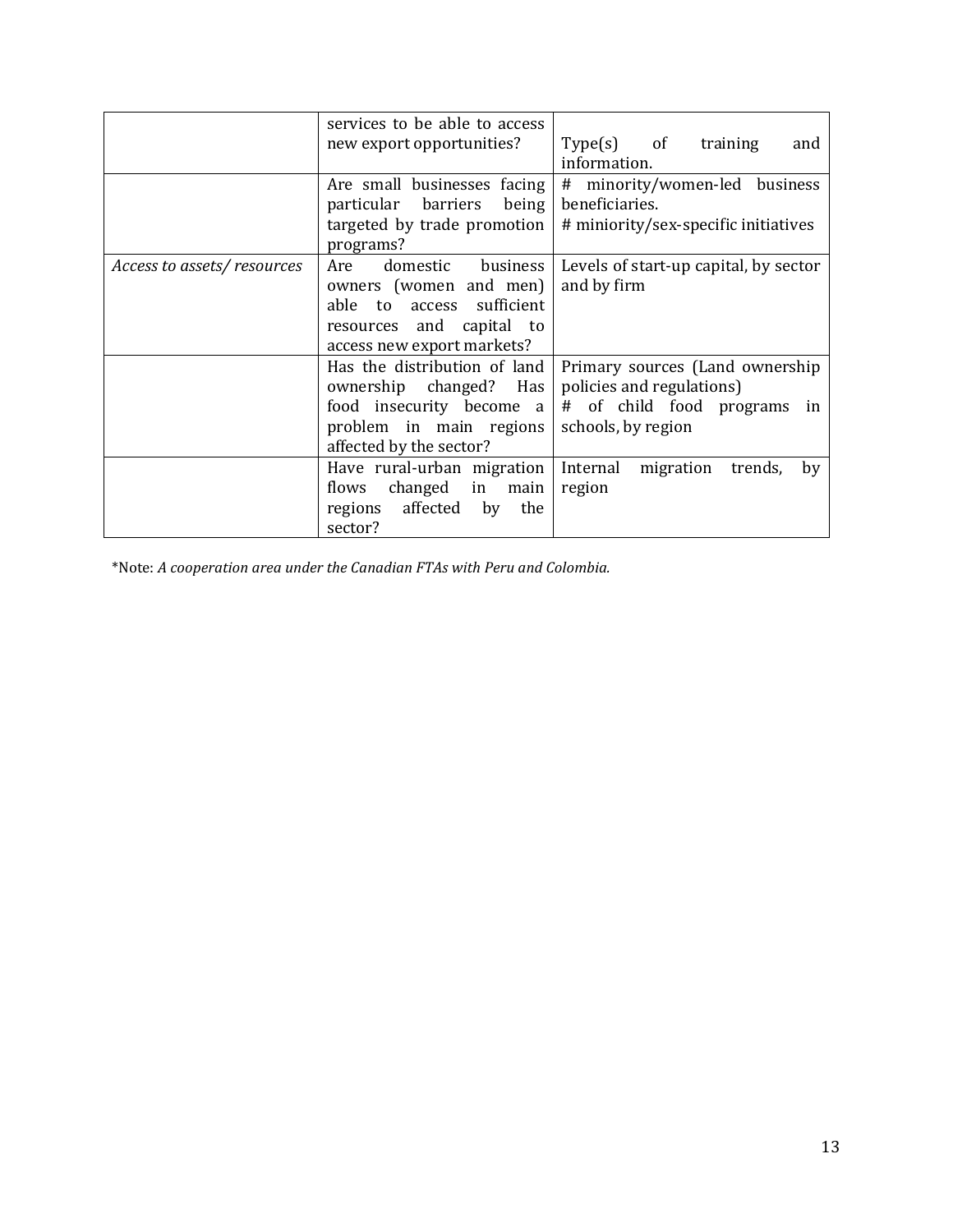#### **Annex 2: Workshop Questions**

- 1. Which impact areas (and questions) in Annex 1 have workshop participants dealt with in their particular area of work, or could feasibly address in their work in future? How have/would this type of analysis be approached?
- 2. In Peru/Colombia, have gender impact assessments of trade been conducted? Which key results were found and what response ensued? (If none, discuss similar initiatives. i.e. human rights impact assessments of trade).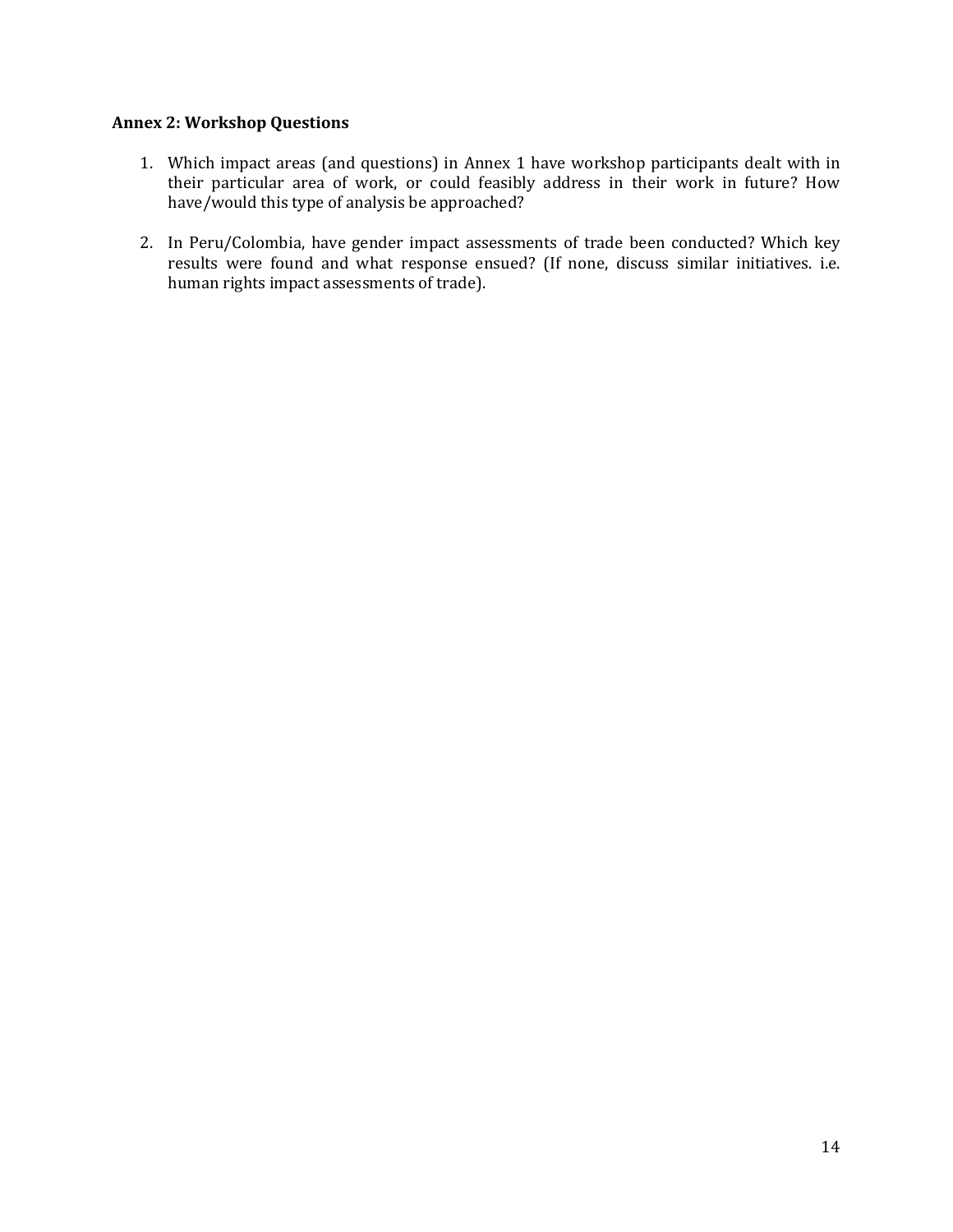#### **References**

APEC. 1999. *Framework for the Integration of Women in APEC.* Singapore: APEC Secretariat.

ASOCOLFLORES (Asociación Colombiano de Exportadores de Flores). 2011. *Informe de Actividades 2011.*

Anderson, Jeanine *et al*. *Mujer Rural: Cambios y Persistencias en América Latina.* CEPES. Casa Manuel Ramos. Primera edición. Seminario Internacional, Lima. Julio 2011.

Barrientos, Stephanie. April 2007. *Female Employment in Agriculture: Global Challenges and Global Responses.* Institute of Development Studies, University of Sussex. Commonwealth Secretariat.

CEPES (Centro Peruano de Estudios Sociales). 2006. "Tributación Agraria." Informativo Legal Agrario. Número 23, segunda epoca, diciembre 2006.

CIDA. 2003. *Gender Equality and Trade-related Capacity Building: A Resource Tool for Practitioners.* Canadian International Development Agency.

CIDA. 2012. *Gender Equality and Aid for Trade – A Primer and Guide for Practitioners.* The Canadian International Development Agency.

CLADEM. "Working women in agricultural exports." April, 2011. Asociación Aurora Vivar. Lima: Peru.

Castro Romero, Vivian Nayibe. Sept. 2008. *Colombia: Los trabajos de las mujeres en la floricultura.* Red Internacional de Género y Comercio, International Development Research Council.

DANE 2012a. Dirección de Impuestos y Aduanas Nacionales de Colombia - Cifras sobre el comercio exterior. Departamento Administrativo Nacional de Estadística.

DANE 2012b. [Encuesta Anual Manufacturera.](http://190.25.231.249/encuestas/eam/ceam2007/c4_1_07.XLS) Departamento Administrativo Nacional de Estadística.

DNP 2004. Agenda interna para la productividad y la Competitividad. Documento Conpes 3297. Consejo Nacional de Política Económica y Social, República de Colombia, Departamento Nacional de Planeación.

DNP 2007. Documento sectorial, Algodón, fibra, textil y confecciones. Agenda interna para la Productividad y la competitividad, Departamento Nacional de Planeación.

De Hoyos, Rafael E., Maurizio Bussolo y Oscar Nuñez. 2009. "Can Maquila Boom Reduce Poverty? Evidence from Honduras" in *Gender Aspects of the Trade and Poverty Nexus. A Macro-Micro Approach*, Rafael E. De Hoyos and Maurizio Bussolo, 247-270. Washington D.C. World Bank.

Deschamps, Jorge and Ricardo Hernandez. 2007. *Mexico: el contenido de trabajo de las importaciones y exportaciones.* International Network on Gender and Trade – Latin American Chapter.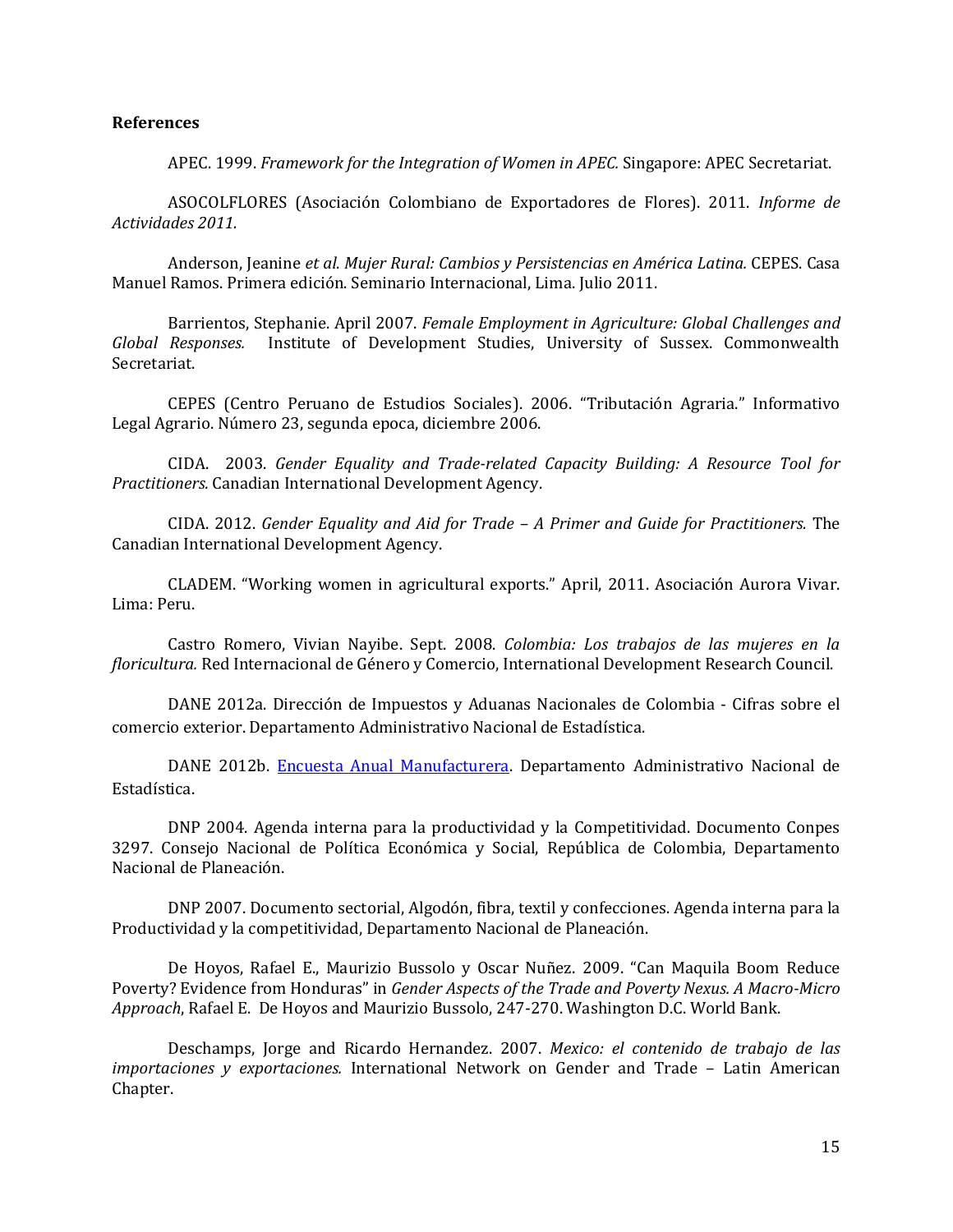Eldis. "Trade and Gender: Tools and Frameworks." Aug. 22, 2012. Online: http://www.eldis.org/index.cfm?objectId=770163AC-0048-09CB-CA5E5B6754858538

Espino, Alma. 2003. *Los impactos de género de las políticas comerciales: avances y desafíos para la investigación y la acción.* Fundación Böll, Oficina Regional C.A., México, Cuba.

European Commission. 2009. *EU-Andean Sustainability Impact Assessment: Final Report.* DG Trade.

GATE (Greater Access to Trade Expansion Project). 2009. Promoting Gender Equitable Opportunities in Agricultural Value Chains: A Handbook. USAID. Gates Foundation.

Ghils, Alissa. "Las mujeres en la industria florícola de Colombia" *Puentes: Orden Económico y de sustentabilidad en evolucion*. Bridges Network. vol. 13, número 3. Julio 2012.

Flores Mego, Karim. 2006. *La agro exportación no tradicional en el país de las maravillas. Condiciones de trabajo y derechos laborales de las mujeres*. Asociación Aurora Vivar. Lima: Perú.

Fontana, Marzia. 2009. *Gender Justice in Trade Policy: The Gender Effects of Economic Partnership Agreements. Synthesis Report.* One World Action. Institute of Development Studies.

Gammage, Sarah et al. 2003. *Framework for a Trade Impact Review.* Women's Edge Coalition.

Gibb, Heather. 2008. *Gender and Regional Trade Agreements*. Paper produced for the APEC Women Leader's Network. The North-South Institute.

Gibb, Heather. 2010. *Gender Equality and Trade.* Policy Brief. The North-South Institute.

IANWGE. 2012. Gender Equality and Trade Policy. Chapter VIII: Implementing Gender-Responsive Trade Policies: Obstacles and Good Practices. Women Watch.

Jaramillo, Patricia y Nora Ferm. 2006. "La Floricultura en Colombia y Ecuador" in Rodríguez, Graciela (ed.) *Case studies highlighting the gendered dynamic around agriculture, trade and food sovereignty.* Institute of Agriculture and Trade Policy. IGTN.

Kuhlmann, Katrin. 2006. "Bringing the Benefits of Trade to Women: Women's Edge Coalition Trade Impact Review" in *InBrief* Gender and Development Bridge Bulletin 17, Jan. 2006: 5.

León Carrasco, José Carlos. Revista "Modificatoria de ley de promoción agraria en agenda del pleno." [Revista Agraria](http://www.agraria.pe/noticias/modificatoria-de-ley-de-promocion-agraria-en-agenda-del-pleno) Apr. 17, 2012

León, Janina. 2009. "Agroexportación, empleo y género en el Perú: un estudio de casos," *Economía y Sociedad*, Revista de Investigación, CIES, Número 73, diciembre.

MacLaren, Barbara. June 2008. Labour Mobility and Trade in the Americas: Current Frameworks and Socioeconomic Implications. The Canadian Foundation for the Americas. FOCAL Research Paper.

Mejia V., Katheryn. Director for Social Development, ASOCOLFLORES (in-person meeting with the author), June 6, 2012, Bogota, Colombia.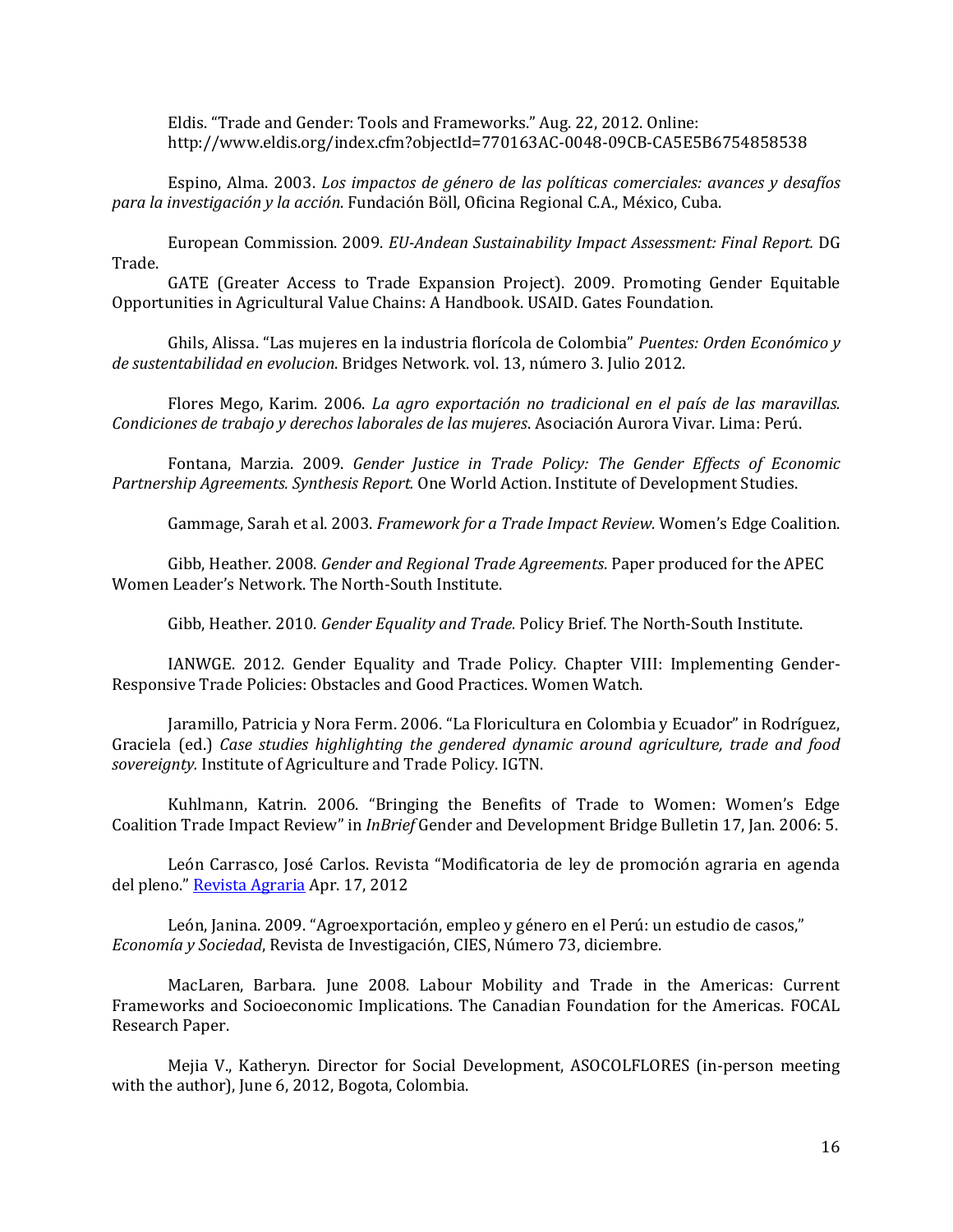Nagel, José y Camilio Martinez. 2007. *Chile: Género y Comercio Exterior Agropecuario. Agricultoras Campesinas en la Actividad Exportadora*. CENDEC. Ministerio de Agricultura. Gobierno de Chile.

SIICEX (Sistema Integral de Información de Comercio Exterior). 2012. Informes Agro y [Agroindustria.](http://www.siicex.gob.pe/siicex/portal5ES.asp?_page_=396.39500#anclafechahttp://promperu.gob.pe/) Ministerio de Comercio Exterior y Turismo (MINCETUR).

Salazar, Rebeca. 2007a. *Las relaciones de género en el sector agropecuario y alimentario mexicano en los analisis sobre las politicas comerciales y tratados de libre comercio*. International Network on Gender and Trade (IGTN), Mujer y Medio Ambiente , A.C.

Salazar, Rebeca. 2007b. "Gender Relationships in the framework of the European Union Mexico FTA: Towards the construction of a methodological proposal for a case analysis" *Global Issue Paper* No. 32, Aug 2007. Heinrich Boll Stiftung.

Salvador, Soledad and Gabriela Padetti. 2010. *La Mirada de género transversal al enfoque de ecosalud: Marco conceptual y revisión de los estudios de caso*. Americas Eco-Health Assessment Law Project.

Silva Martinot, José Luis. "Record de Exportaciones 2011." Ministerio de Comercio Exterior y Turismo (MINCETUR). PromPeru Powerpoint presentation. Feb. 7 2012.

Tran-Nguyen, Anh-Nga and Americo Zampeti (eds.) 2004. *Trade and Gender Opportunities and Challenges for Developing Countries.* UNCTAD.

UNCTAD. 2011. *Who is Benefiting from a Trade Liberalization in Cape Verde? A Gender Perspective.*

USAID. 2005. *Gender Training Handbook: Integrating Gender into Trade and Economic Growth Programs.* Bangladesh program.

USAID. 2009. *Greater Access to Trade Expansion (GATE) Project.* Final Report.

Ventura-Dias. 2010. *Beyond Barriers: the Gender Implications of Trade Liberalization in Latin America.* The International Institute for Sustainable Development.

Ward, John, Bernice Lee, Simon Baptist and Helen Jackson. 2010. *Evidence for Action: Gender Equality and Economic Growth.* Chatam House. Vivid Economics.

White, Marceline, Carlos Salas and Sarah Gammage. 2003. *Trade Impact Review: Mexico Case Study - Gender Analysis of Employment and Poverty Impacts in Agriculture.* Women's Edge Coalition. Rockefeller Foundation.

White, Marceline and Rosa Mendoza. 2007. *Peru Gender Training Materials: Integrating Gender into Economic Growth and Environmental Programs.* USAID.

Williams, Mariama. 2003. *Gender Mainstreaming in Multilateral Trading System: A Handbook for Policymakers and Other Stakeholders*. Commonwealth Secretariat.